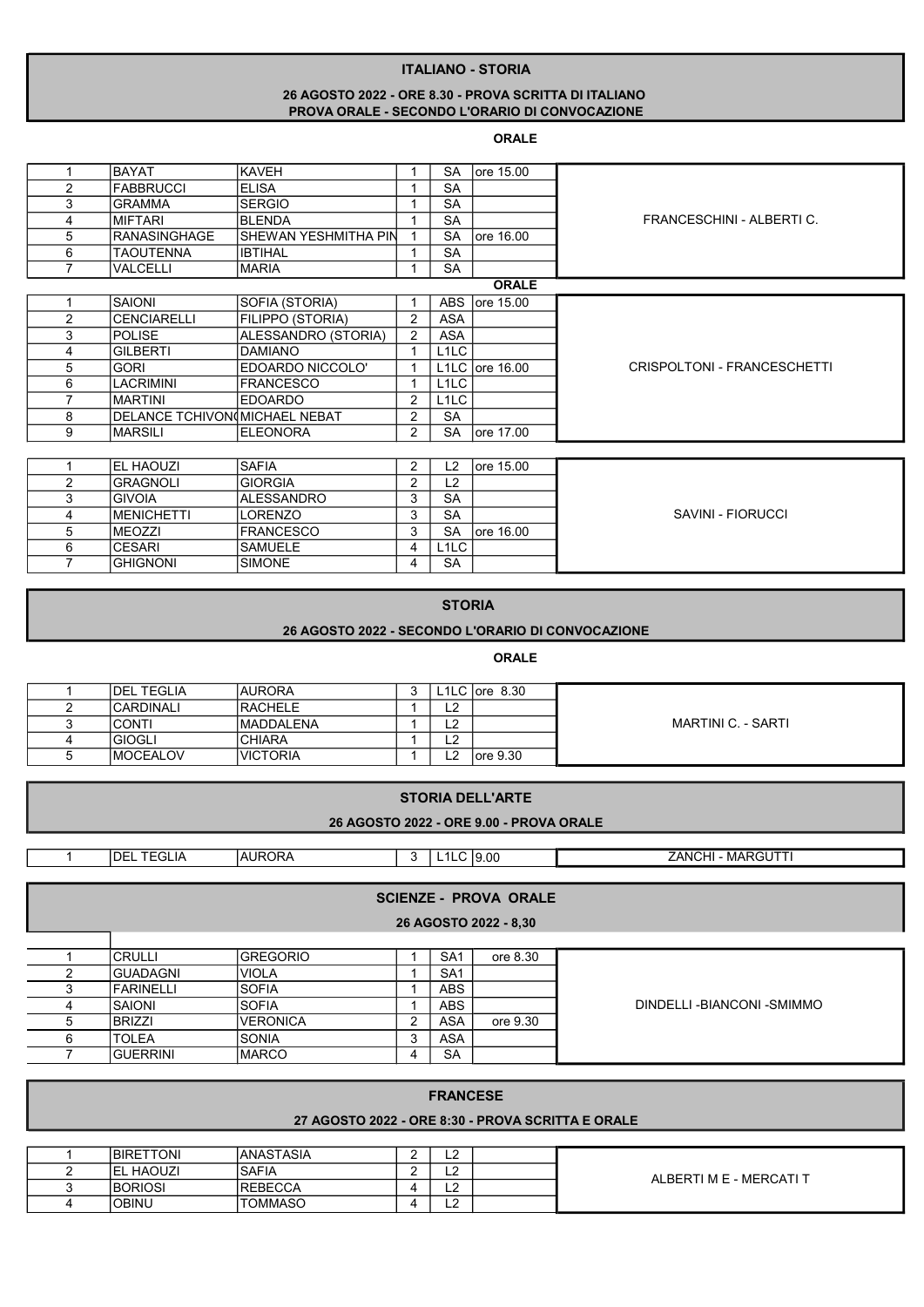### MATEMATICA

## PROVA SCRITTA MATEMATICA 27 AGOSTO 2022 - ORE 8.30 PROVA ORALE 29 AGOSTO 2022 - SECONDO L'ORARIO DI CONVOCAZIONE

# ORALE

|                         |                               | <b>SOFIA</b>          |                              | <b>ABS</b>       | ore 8.30  |                           |
|-------------------------|-------------------------------|-----------------------|------------------------------|------------------|-----------|---------------------------|
| 1<br>$\overline{2}$     | FARINELLI                     | <b>SOFIA</b>          | $\mathbf{1}$<br>$\mathbf{1}$ | <b>ABS</b>       |           |                           |
|                         | <b>SAIONI</b>                 |                       |                              |                  |           |                           |
| 3                       | <b>BACCHI</b>                 | <b>EDOARDO</b>        | $\mathbf{2}$                 | <b>ASA</b>       |           |                           |
| 4                       | CENCIARELLI                   | <b>FILIPPO</b>        | $\overline{2}$               | ASA              |           |                           |
| 5                       | <b>IELLAMO</b>                | <b>ALESSANDRO</b>     | $\overline{2}$               | <b>ASA</b>       | ore 9.30  | PASQUETTI - FRANCESCHETTI |
| 6                       | <b>POLISE</b>                 | <b>ALESSANDRO</b>     | $\overline{2}$               | <b>ASA</b>       |           |                           |
| $\overline{7}$          | <b>ARCIPRETI</b>              | <b>MARTA</b>          | $\mathbf{1}$                 | <b>BS</b>        |           |                           |
| 8                       | <b>MARINELLI</b>              | <b>ANDREA</b>         | $\mathbf{1}$                 | <b>BS</b>        |           |                           |
| 9                       | <b>BRIZZI</b>                 | <b>FEDERICA</b>       | $\overline{2}$               | <b>BSA</b>       | ore 10.30 |                           |
| 10                      | <b>SILLIERI</b>               | STEFANO               | 2                            | <b>BSA</b>       |           |                           |
|                         |                               |                       |                              |                  |           |                           |
| 1                       | <b>ALBANESE</b>               | <b>SOFIA</b>          | 1                            | SA <sub>1</sub>  | ore 8.30  |                           |
| $\overline{c}$          | <b>CIPRIANI</b>               | <b>CHIARA</b>         | $\mathbf{1}$                 | SA <sub>1</sub>  |           |                           |
| 3                       | <b>COZZOLINO</b>              | <b>ANDREA</b>         | $\mathbf{1}$                 | SA1              |           |                           |
| 4                       | <b>CRULLI</b>                 | <b>GREGORIO</b>       | $\mathbf{1}$                 | SA <sub>1</sub>  |           |                           |
| 5                       | <b>FANFANI</b>                | ANITA                 | $\mathbf{1}$                 | SA <sub>1</sub>  | ore 9.30  |                           |
| 6                       | <b>GUADAGNI</b>               | <b>VIOLA</b>          | $\mathbf{1}$                 | SA <sub>1</sub>  |           |                           |
| $\overline{7}$          | <b>MACCARELLI</b>             | <b>ELISA</b>          | $\mathbf{1}$                 | SA <sub>1</sub>  |           | CAGNACCI - SCARTONI       |
| 8                       | <b>MASSA</b>                  | <b>FRANCESCO</b>      | $\mathbf{1}$                 | $\overline{SA1}$ |           |                           |
| 9                       | <b>NICCOLINI</b>              | <b>GREGORIO</b>       | $\mathbf{1}$                 | SA1              | ore 10.30 |                           |
| 10                      | <b>TANCRE'</b>                | DALIJA                | $\mathbf{1}$                 | SA <sub>1</sub>  |           |                           |
| 11                      | <b>MAYOL</b>                  | <b>SAMANTHA</b>       | 4                            | <b>BS</b>        |           |                           |
| 12                      | <b>PECORARI</b>               | <b>FILIPPO</b>        | 4                            | <b>BS</b>        |           |                           |
|                         |                               |                       |                              |                  |           |                           |
| $\mathbf{1}$            | <b>BOTTERI</b>                | <b>GIAN CARLO</b>     | $\overline{2}$               | <b>SA</b>        | ore 8.30  |                           |
| $\overline{2}$          | DELANCE TCHIVON MICHAEL NEBAT |                       | $\overline{2}$               | <b>SA</b>        |           |                           |
| 3                       | <b>GIVOIA</b>                 | <b>ALESSANDRO</b>     | 3                            | SA               |           |                           |
| $\overline{\mathbf{4}}$ | <b>MASALA</b>                 | <b>FRANCESCO ELIA</b> | 3                            | <b>SA</b>        |           |                           |
| 5                       | MEOZZI                        | <b>FRANCESCO</b>      | 3                            | <b>SA</b>        | ore 9.30  | <b>NERI - COMANDUCCI</b>  |
| 6                       | <b>DONATI</b>                 | <b>BIANCA</b>         | 3                            | <b>BS</b>        |           |                           |
| $\overline{7}$          | <b>RAMPI</b>                  | <b>EVELINA</b>        | 3                            | $\overline{BS}$  |           |                           |
| 8                       | <b>SERAFINI</b>               | <b>MARIA</b>          | 3                            | <b>BS</b>        |           |                           |
|                         |                               |                       |                              |                  |           |                           |
|                         |                               |                       |                              |                  |           |                           |
| $\mathbf{1}$            | <b>TOLEA</b>                  | <b>SONIA</b>          | 3                            | <b>ASA</b>       | ore 8.30  |                           |
| $\overline{c}$          | <b>BAYAT</b>                  | <b>KAVEH</b>          | $\mathbf{1}$                 | <b>SA</b>        |           |                           |
| 3                       | <b>TAOUTENNA</b>              | <b>IBTIHAL</b>        | $\mathbf{1}$                 | <b>SA</b>        |           |                           |
| 4                       | <b>BETTI</b>                  | <b>SOFIA</b>          | $\overline{4}$               | <b>SA</b>        |           | POLIDORI - CAVALLI        |
| 5                       | <b>GUERRINI</b>               | <b>MARCO</b>          | 4                            | <b>SA</b>        | ore 9.30  |                           |
| 6                       | <b>MANNI</b>                  | <b>PIETRO</b>         | $\overline{4}$               | <b>SA</b>        |           |                           |
| $\overline{7}$          | <b>MUSTAFA</b>                | <b>SHKURTA</b>        | $\overline{4}$               | <b>SA</b>        |           |                           |
|                         |                               |                       |                              |                  |           |                           |
| 1                       | <b>CHELI</b>                  | <b>ANNA</b>           | $\overline{2}$               | L2               | ore 8.30  |                           |
| 2                       | <b>FENI</b>                   | <b>BENEDETTA</b>      | $\overline{2}$               | L2               |           | <b>MARTINI A. - MONTI</b> |
| 3                       | <b>FAN</b>                    | ARINA ANA MARIA       | 3                            | L2               |           |                           |
| 4                       | <b>CAGNACCI</b>               | <b>PIETRO</b>         | 4                            | $\overline{L2}$  |           |                           |